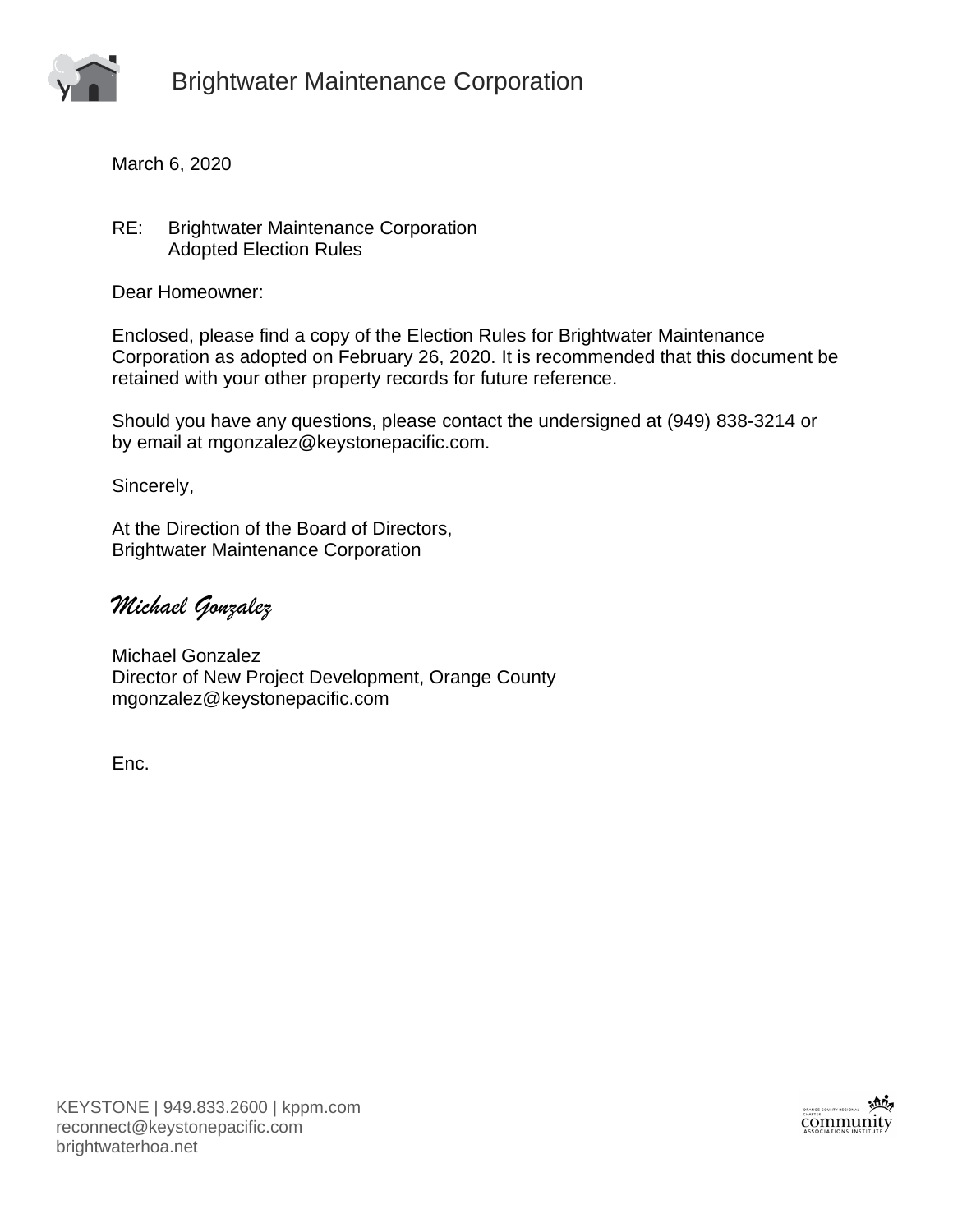## **Brightwater Maintenance Corporation**

## **ELECTION RULES AND PROCEDURES**

- **1. Application of Rules**: These rules shall apply to any meeting of the membership or solicitation of membership approval by a ballot vote (i) regarding matters specified in California Civil Code Section 5100(a), and (ii) any other matter unless the Association's Board of Directors has elected to conduct such vote or solicit such member approval for such other matter in accordance with California Corporations Code Section 7513, in which case the provisions of (A) Corporations Code Section 7513, (B) the Association's Bylaws, and (C) other applicable provisions of the California Corporations Code will apply to the exclusion of these Election Rules and Procedures. The Election Rules contained herein are intended to be in compliance with Civil Code Section 5100 et seq., and should be interpreted as such.
- **2. Membership Voting**: There is one voting class consisting solely of Class A voters. Class A Members are Owners who own a Lot and are allocated one (1) vote for each Lot in which they hold the interest required for membership. When more than one (1) person owns a portion of the interest required for membership, the vote for such Lot shall be exercised as they among themselves determine, but in no event shall more than one (1) vote be cast with respect to any Lot.
- **3. Record Dates**: In the absence of a specific resolution of the Board for any given election, the record date for determining the right of a Member to receive notice and to vote shall be the date that ballots are distributed, and shall include all separate interests reflected in the Association membership list as of such record date. Members may verify and update their individual information contained in the Association's records anytime up to the date ballots are distributed, and are encouraged to review their personal information by the deadline set for submitting nominations of candidates to ensure Members review their personal information at least thirty (30) days before the ballots are mailed. The voter list shall include for each separate interest: (1) name; (2) voting power; (3) the separate interest address, parcel number or both; and (4) the mailing address, if different. The voting period shall start when ballots are distributed and shall close when the ballots are counted. The polls shall close for any Member vote as specified in the ballot materials or as determined by the Inspector(s) of Election at any Member meeting.
- **4. Candidate Qualifications**: The Association's property, business and affairs shall be governed and managed by a Board of Directors composed of three (3) directors.

Subject to Civil Code §5105, all Candidates for the Board must meet the following qualifications:

- a. The Candidate must be an Owner. If title to a separate interest is held by a legal entity, such entity may appoint a natural person to serve or vote on such entity's behalf by delivering evidence of an appropriate written appointment to the Association;
- b. The Candidate must be current in the payment of all regular and special assessments. (Consider defining "current"; e.g. For the purposes of these election rules, "current" means no regular or special assessment is past due by more than thirty (30) days, or such period of time as is specifically defined in the Association's collection policy);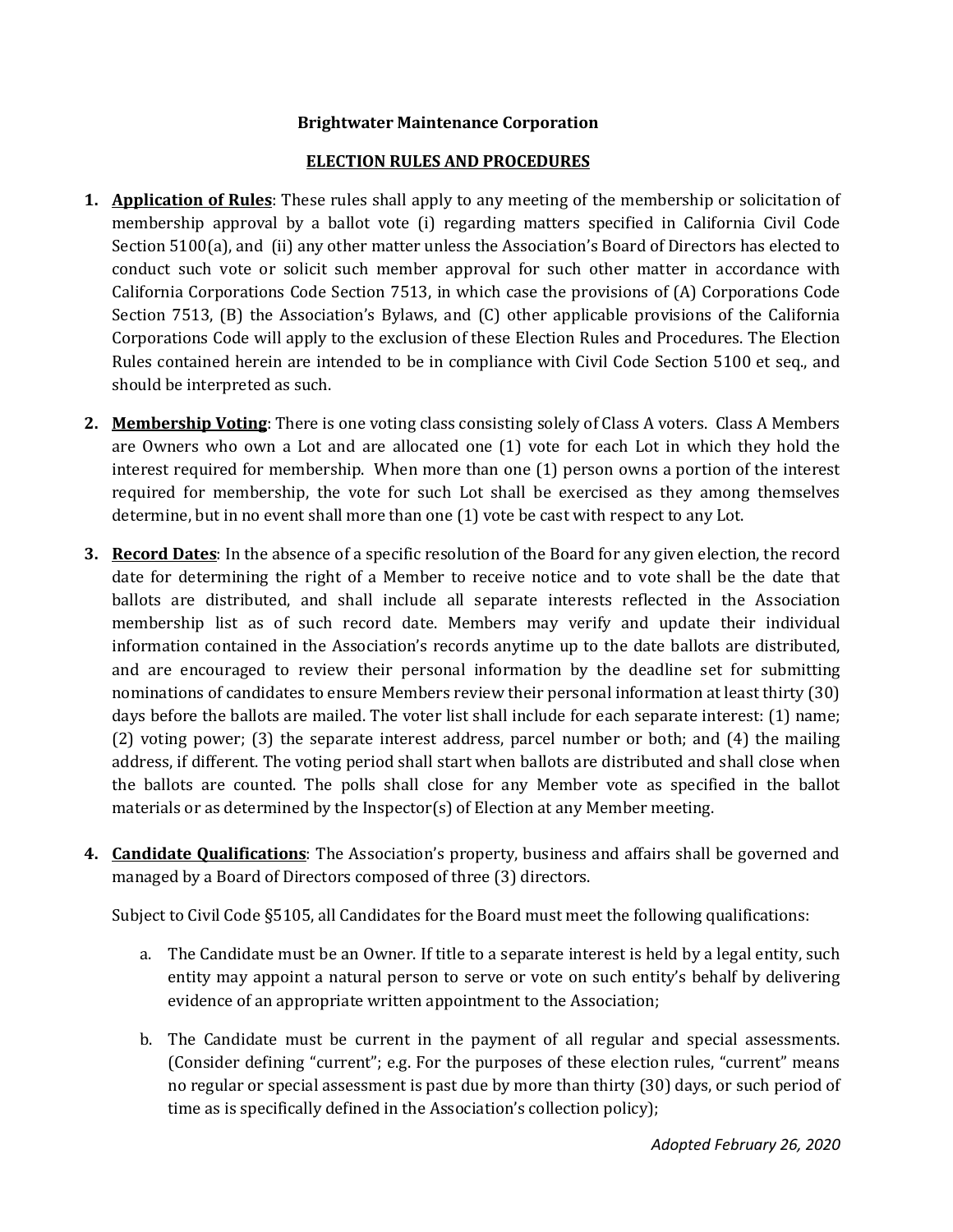- c. The Candidate may not hold a joint ownership interest in the same separate interest as any other candidate or incumbent director;
- d. The Candidate must have been a Member of the Association for at least one year prior to nomination;
- e. The Candidate is not eligible to run if the Association is aware or becomes aware of a past criminal conviction that would, if the Candidate were elected, either prevent the Association from purchasing the fidelity bond coverage required by Civil Code §5806 or terminate the Association's existing fidelity bond coverage.
- **5. Director Requirements**: To remain qualified to serve on the Board of Directors, an Owner who has been elected to the Board of Directors must:
	- a. Be current in the payment of all regular and special assessments; and
	- b. Not be absent from more than three (3) consecutive regularly scheduled meetings of the Board;
	- c. Attend at least seventy-five percent (75%) of the Board meetings held each year and attend the entire length of the meeting each time;
	- d. Exhibit respect, professionalism and courteous behavior to other Members, committee members, vendors, the manager and its staff, and any other persons associated with or retained by the Association;
	- e. Be a member in good standing.
- **6. Nominations**: Nomination for election to the Board may be made from any qualified Member. Any Member may nominate themself as a candidate. Every qualified Member returning a candidacy form by the deadline established in any candidate solicitation shall be included on the ballot and in any associated ballot materials.
- **7. Solicitation Materials**: Every Candidate and Member shall have equal access to the Association mailings, newsletters, and website during a campaign, if any such access is provided, for the publication of viewpoints reasonably related to any issue presented for membership vote.
	- a. **Content**: The Association does not edit or redact any content provided by a Candidate or Member. The Candidate or Member creating such content, and not the Association, is responsible for any published statement.
	- b. **Limitation on Publication Space Made Available**: So long as each Candidate and/or Member is provided the same opportunities for publication, the Association may restrict the availability of any publication by limiting the printing space made available or the number of words that will be included from each Candidate or Member included in the publication. In the absence of any other limitations adopted by the Board for any particular matter, each Candidate and/or Member shall be limited to no more than 200 words for any one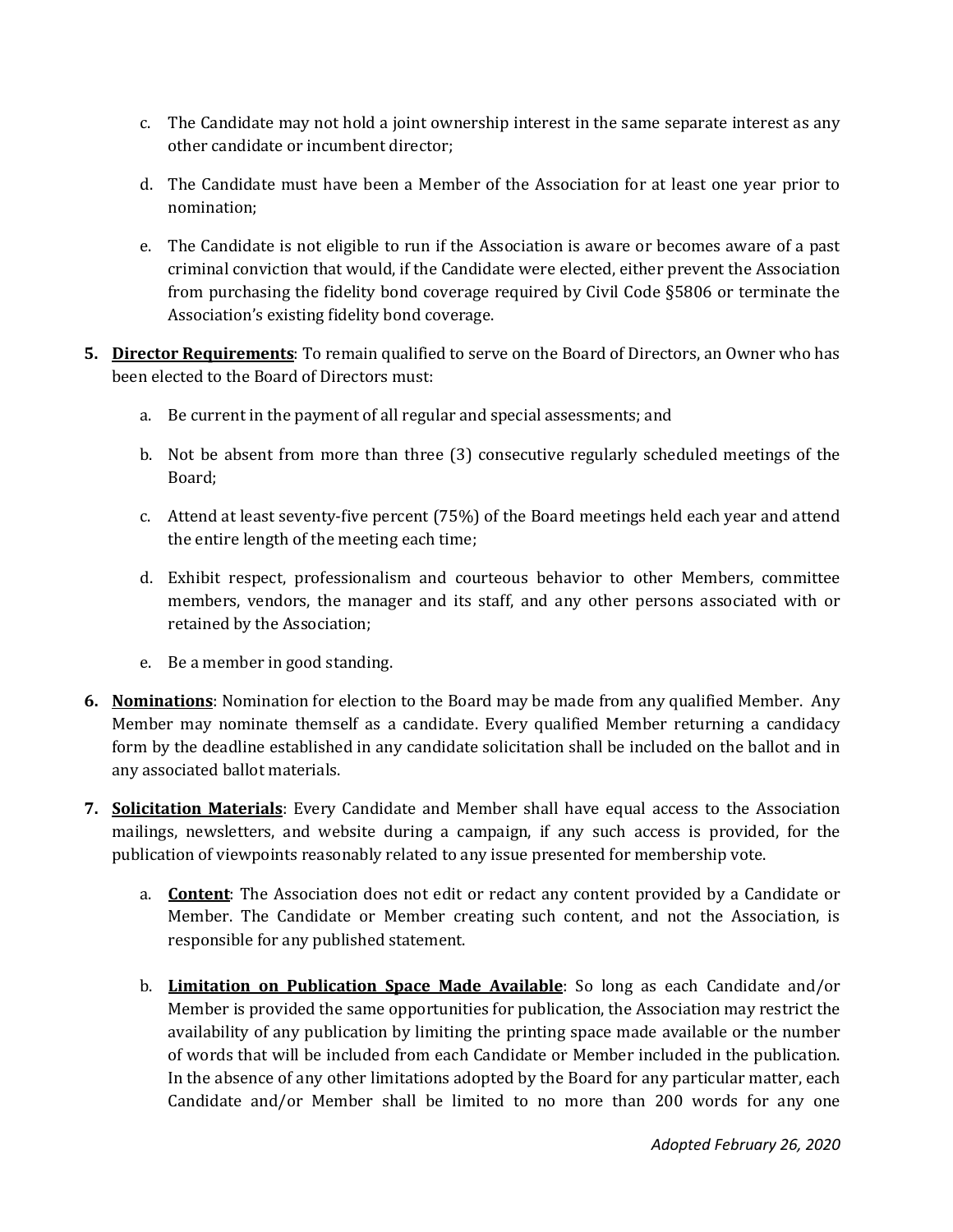publication. The Board may, in its sole discretion, present a candidacy questionnaire with questions for all interested Candidates and/or Members to complete. If such a questionnaire is provided, then the Association will only print the answers to such questions and may impose a limitation upon the number of words for the response to any question presented.

- **8. Availability of Meeting Space**: Access to common area meeting space shall be made equally available, at no cost, to all Candidates and/or Members desiring to use such space for any reason reasonably related to a membership vote. The Association may meet the requirements of this section by hosting a "Meet the Candidates Night", or other such special meeting, so long as every Candidate and/or Member is provided with an equal opportunity to participate in the event.
- **9. Ballot Distribution**: A ballot shall be distributed to every Member reflected in the Association membership list on the date that ballots are distributed. Replacement ballots will be provided upon request to anyone who was a Member as of the date when ballots were distributed. The Association shall not deny a ballot to a person with general power of attorney for a Member. A ballot submitted by a person with general power of attorney for a Member, if valid and returned by the applicable deadline, shall be counted by the Association. At least thirty (30) days prior to any election, the Inspector(s) of Election shall deliver or cause to be delivered: (1) a ballot to each Member reflected on the voting list; and (2) a copy of these election rules. Delivery of these election rules may be accomplished by posting them on an internet website and including on the ballot the corresponding internet website address together with, in at least 12 point font, the phrase: "The rules governing this election may be found here:".
- **10. Proxies**: Every Member entitled to vote or execute consents shall have the right to do so either in person, or by an agent or agents. Each proxy shall be in writing, signed and dated by such Member and filed with the Secretary of the Association. Every proxy shall be revocable and shall automatically cease upon actual notice to the Association of the conveyance by the Member of the Member's interest in the Lot or the death or incapacity of the Member. Provided, however, that no proxy shall be valid after the expiration of eleven (11) months from the date of the proxy, unless otherwise provided in the proxy, except that the maximum term of any proxy shall not exceed three (3) years from the date of execution Anything to the contrary notwithstanding, any revocable proxy covering matters requiring a vote of the Members pursuant to Sections 7222, 7224, 7233, 7613(1)(1), 7812, 7911 (a)(2), 8012, 8015(a), 8610 or 8719(a) of the California Corporations Code is not valid as to such matters unless it sets forth the general nature of the matter to be voted on. Any form of proxy or written ballot distributed by any person to the membership of the Association shall afford the opportunity to specify a choice between approval and disapproval of each matter or group of matters to be acted upon, except it shall not be mandatory that a candidate for election to the Board be named in the proxy or written ballot The proxy or written ballot shall provide that, where the Member specifies a choice, the vote shall be cast in accordance with that choice The proxy shall also identify the person or persons authorized to exercise the proxy and the length of time it will be valid. Any instruction given to the proxy holder as to how to cast the Member's vote(s) shall be set forth on a separate page of the proxy that can be detached and retained by the proxy holder.